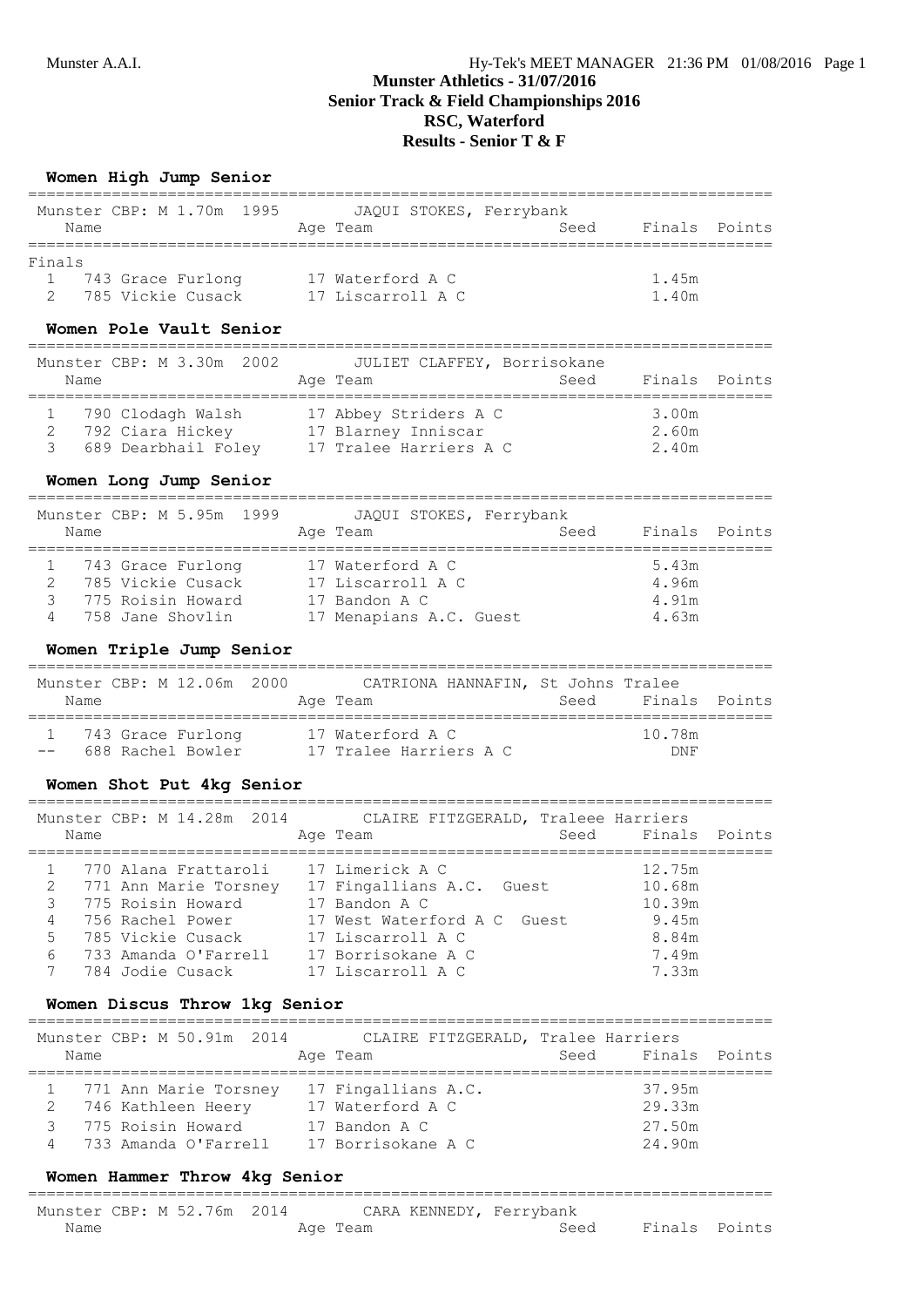## **Munster Athletics - 31/07/2016 Senior Track & Field Championships 2016 RSC, Waterford Results - Senior T & F**

| 1 714 Cara Kennedy                          | 17 Ferrybank A C | 56.05mM |
|---------------------------------------------|------------------|---------|
| 2 730 Aoife Vaughan Witt 17 Borrisokane A C |                  | 49.18m  |
| 686 Mairead O'Neill 17 Gneeveguilla A C     |                  | 44.22m  |
| 731 Jade O'Farrell Bon 17 Borrisokane A C   |                  | 35.57m  |

## **Women Javelin Throw 600gr Senior**

================================================================================ Munster CBP: M 44.91m 1992 MARY T REALE, Limerick AC

|    | Name | MUNISLEI CDF. M 44.9IM 1994 | Age Team          | MARI I REALE, LIMEIICK AU<br>Seed | Finals Points |  |
|----|------|-----------------------------|-------------------|-----------------------------------|---------------|--|
|    |      | 749 Orlaith O'Brien         | 17 Waterford A C  |                                   | 38.94m        |  |
|    |      | 785 Vickie Cusack           | 17 Liscarroll A C |                                   | 37.25m        |  |
|    |      | 799 Leah Hutton             | 17 St L.O'Toole   | Guest                             | 30.64m        |  |
|    |      | 775 Roisin Howard           | 17 Bandon A C     |                                   | 25.22m        |  |
| 5. |      | 784 Jodie Cusack            | 17 Liscarroll A C |                                   | 22.81m        |  |
|    |      |                             |                   |                                   |               |  |

## **Men High Jump Senior**

| Name | Munster CBP: M 2.03m 1986 | MARTIN O'GRADY, Nenagh Olympic<br>Age Team | Seed Finals Points |       |  |
|------|---------------------------|--------------------------------------------|--------------------|-------|--|
|      | 789 Ben Donovan           | 17 Abbey Striders A C                      |                    | 1.95m |  |
|      | 750 Dion Ryan             | 17 Waterford A C                           |                    | 1.90m |  |
| २    | 747 Cian O'Brien          | 17 Waterford A C                           |                    | 1.80m |  |
| 4    | 810 Kevin Byrne           | 17 D S D<br>Guest                          |                    | 1.58m |  |

#### **Men Pole Vault Senior**

================================================================================ Munster CBP: M 4.60m 2014 THOMAS HOULIHAN, West Waterford Name **Age Team** Age Team Seed Finals Points ================================================================================ 1 699 Thomas Houlihan 17 West Waterford A C 4.40m 2 755 Yuri Kanash 17 West Waterford A C 4.00m 3 786 Conor Daly 17 St Abbans A.C. Guest 3.80m 4 794 Saran mangalashthi 17 Abbey Striders A C 3.00m 5 810 Kevin Byrne 17 D S D Guest 2.80m

#### **Men Long Jump Senior**

| Munster CBP: M 7.59m 1995<br>Name            | MICHAEL HALLAHAN, Togher<br>Seed<br>Age Team | Finals Points |
|----------------------------------------------|----------------------------------------------|---------------|
| 798 Mikey Cullen                             | 17 Menapians A.C. Guest                      | 6.71m         |
| 794 Saran mangalashthi 17 Abbey Striders A C |                                              | 5.93m         |
| 750 Dion Ryan                                | 17 Waterford A C                             | 5.91m         |
| 810 Kevin Byrne                              | 17 D S D Guest                               | 5.07m         |

================================================================================

#### **Men Triple Jump Senior**

| Name |                                   | Munster CBP: M 15.12m 2015             | DENIS FINNIGAN, An Riocht<br>Age Team                                              | Seed | Finals Points                        |  |
|------|-----------------------------------|----------------------------------------|------------------------------------------------------------------------------------|------|--------------------------------------|--|
|      | 786 Conor Daly<br>703 Rossa Foley | 178 Niall Counihan<br>747 Cian O'Brien | 17 Dooneen A C<br>17 St Abbans A.C. Guest<br>17 Farranfore M V<br>17 Waterford A C |      | 13.84m<br>13.19m<br>11.99m<br>11.10m |  |

#### **Men Shot Put 7.26kg Senior**

|      | Munster CBP: M 16.44m 2005 |  |          |                       | JOHN LEAHY, Limerick AC |      |               |  |
|------|----------------------------|--|----------|-----------------------|-------------------------|------|---------------|--|
| Name |                            |  | Age Team |                       |                         | Seed | Finals Points |  |
|      | 769 Mark Tierney           |  |          | 17 Nenagh Olympic A C |                         |      | 10.03m        |  |